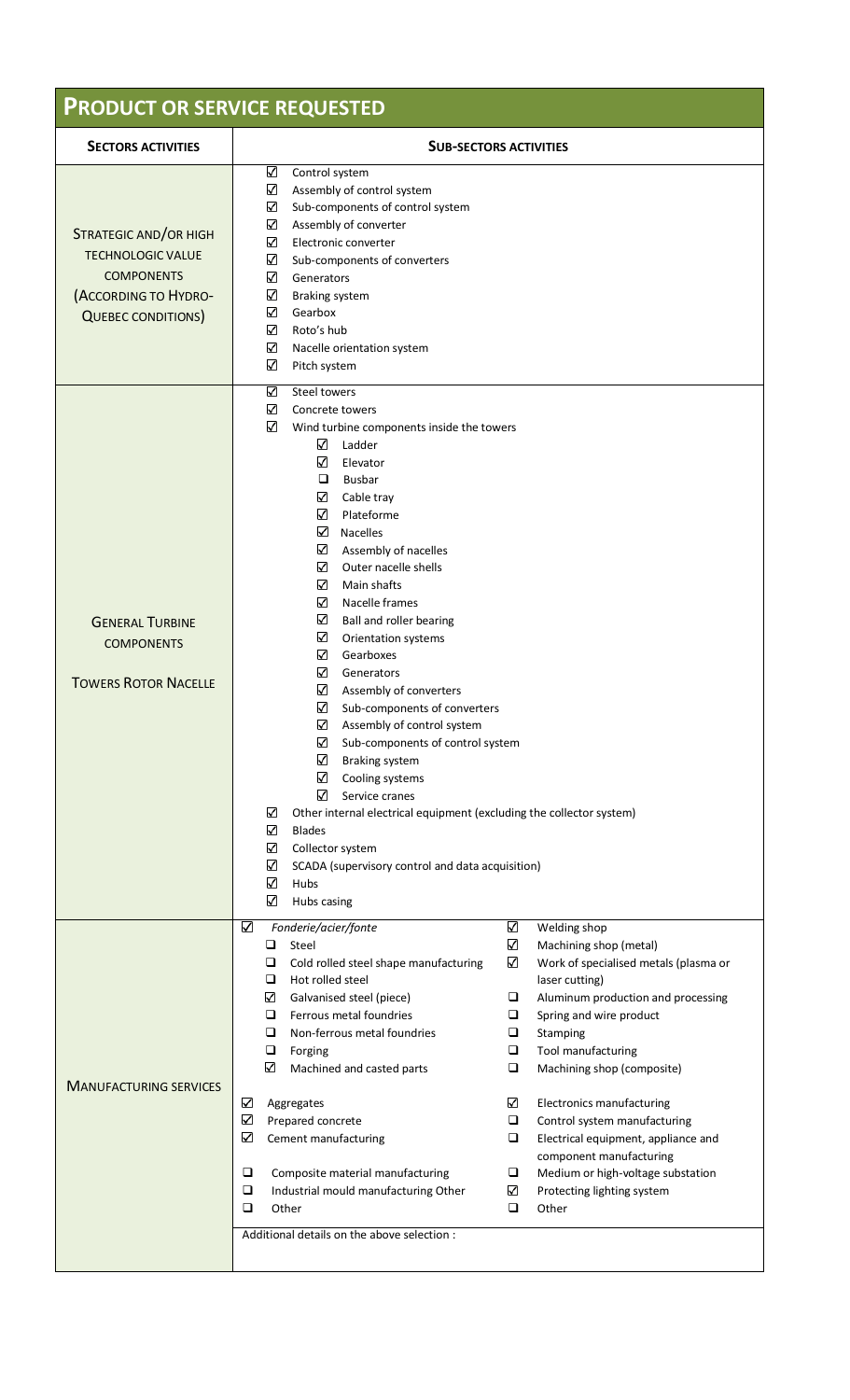|                                | $\Box$       | Lighting device                               | $\checkmark$ | Machinery and equipment                     |
|--------------------------------|--------------|-----------------------------------------------|--------------|---------------------------------------------|
|                                | $\Box$       | Ventilation, heating, air-conditioning        | ❏            | <b>Electrical Equipment</b>                 |
|                                | $\checkmark$ | Automation and control                        | ❏            | Plumbing, heating and air-conditioning      |
|                                | ⊻            | Hardware merchant wholesalers                 |              | equipment<br>and<br>supplies<br>merchant    |
|                                | $\Box$       | <b>Buildings</b>                              |              | wholesalers                                 |
|                                | $\Box$       | Engine frame                                  | $\Box$       | Computer and electronics                    |
|                                | $\Box$       | Engine, turbine and power transmission        | ✓            | Communication systems and equipment         |
|                                |              |                                               | ✓            |                                             |
|                                | $\Box$       | equipment                                     |              | Raw material (fiberglass, roller carbon,    |
| <b>DISTRIBUTOR / WHOLESALE</b> |              | Cables                                        |              | resin, etc.)                                |
|                                | $\Box$       | Main frame                                    | ✓            | Metals and metal products                   |
|                                | ✓            | Consumables                                   | $\checkmark$ | Vibration analysis unit                     |
|                                | $\Box$       | Wind turbine/wind farm power controller       | $\checkmark$ | Tools and Instrumentation                   |
|                                | ✓            | Power converters                              | ✓            | Paint and glass merchant wholesalers        |
|                                | ✓            | High-voltage circuit breaker                  | ✓            | Planetary                                   |
|                                | $\checkmark$ | Safety equipment                              | $\Box$       | Planetary holder                            |
|                                | $\Box$       | Laser equipment                               | ✓            | Chemicals products                          |
|                                | $\Box$       | Rotating equipment                            | ✓            | Turned product and screw, nut, and bolt     |
|                                | ✓            | Fiber optic                                   | ✓            | Protection relay                            |
|                                | $\Box$       | Artificial and synthetic fibres and filaments | ✓            | Substation                                  |
|                                | $\checkmark$ | Wires and electrical supplies                 | ❏            | Auxiliary systems                           |
|                                | ✓            | Air filter                                    | ❏            | <b>Hydraulics systems</b>                   |
|                                | ✓            | General-line building supplies                | ✓            | Castings / machined fastener and anchor     |
|                                | ✓            | Industrial component/equipment                | ✓            | ICT (Telecommunications Tower)              |
|                                | ✓            | Generator brake                               | $\checkmark$ | Meteorological tours and instruments        |
|                                | $\Box$       |                                               | ✓            |                                             |
|                                | $\checkmark$ | Bearing housing                               |              | Voltage transformer                         |
|                                |              | Site equipment rental                         | ❏            | Pipes and tubes                             |
|                                | ✓            | Industrial machinery                          | ❏            | Other                                       |
|                                | $\Box$       | Other                                         |              |                                             |
|                                |              | Additional details on the above selection :   |              |                                             |
|                                |              |                                               |              |                                             |
|                                | ✓            | Professional services in logistics            | ✓            | General freight trucking                    |
|                                | ✓            | Crane rental                                  | ✓            | Lifting equipment rental                    |
| <b>TRANSPORTATION AND</b>      | ✓            | Warehouse                                     | $\checkmark$ | Inventory (warehousing, management,         |
|                                | ✓            | Transport and logistic                        |              | delivery to wind farms)                     |
| <b>WAREHOUSING</b>             | $\Box$       | Other                                         |              |                                             |
|                                |              |                                               |              |                                             |
|                                |              |                                               |              |                                             |
|                                |              | Additional details on the above selection :   |              |                                             |
|                                |              |                                               | ✓            | Operations and maintenance                  |
|                                | ✓            | Oil and grease analysis                       |              | ⊻<br>Preventive maintenance                 |
|                                | ✓            | Wind turbine blade de-icing                   |              | N<br>Corrective maintenance                 |
|                                | ✓            | From ground inspection turbine (optical       | ✓            | Recycling material services<br>(electrical, |
|                                |              | technology)                                   |              | waste, etc.)                                |
|                                | ✓            | End of warranty inspections                   | ✓            | Composite material repair                   |
|                                | $\Box$       | Meteorological towers installation            | $\checkmark$ |                                             |
|                                | ✓            | Meteorological towers maintenance             | $\checkmark$ | Tools repair/calibration                    |
| <b>OPERATION AND</b>           | $\checkmark$ | Road maintenance                              |              | Commercial and industrial machinery and     |
| <b>MAINTENANCE</b>             | ✓            | Oil filtering system hire                     |              | equipment repair and maintenance            |
|                                | ⊻            | Mobile<br>software<br>applications<br>for     | $\Box$       | Electronic and precision equipment repair   |
|                                |              | maintenance                                   |              | and maintenance                             |
|                                | $\Box$       | Electric equipment repair                     | ✓            | Vibration analysis service                  |
|                                | $\Box$       | Major oil spill clean-up services             | $\checkmark$ | Thermography                                |
|                                | $\Box$       | Other                                         | ✓            | <b>Electrical work</b>                      |
|                                |              |                                               |              |                                             |
|                                |              | Additional details on the above selection :   |              |                                             |
|                                |              |                                               |              |                                             |
|                                | ✓            | Protection relay calibration and inspection   | ✓            | Environnemental consulting services         |
|                                | $\Box$       | Wind measurement campaign                     | $\checkmark$ | Environnemental<br>inspection<br>(avian     |
|                                | ✓            | Certification                                 |              | monitoring, noise issues, etc.)             |
|                                | $\Box$       | Computer systems design and related           | $\Box$       | Public consulting service                   |
|                                |              | services                                      | $\Box$       | Consulting - Natives community              |
|                                | ✓            | Wind farms design                             | ✓            | <b>Engineering services</b>                 |
|                                | $\Box$       | Energy yield estimate and wind resource       | $\Box$       | Insurances services                         |
| PROFESSIONALS, SCIENTIFIC      |              | assessment                                    | $\Box$       | <b>Financial services</b>                   |
| AND TECHNICAL SERVICES         | $\Box$       | Installation and commissioning                | ✓            | Legal services                              |
|                                | $\Box$       | Wind farms developers                         | $\Box$       | Scientific research<br>development<br>and   |
|                                | ✓            | Surveying and mapping services                |              | services                                    |
|                                | $\Box$       | Geophysical<br>surveying<br>and<br>mapping    | $\Box$       | Scientific and technical advice services    |
|                                |              | services                                      | ✓            | Site supervision                            |
|                                | ☑            | Sub-stations related services                 | □            | Translation/interpreters services           |
|                                | $\Box$       |                                               |              |                                             |
|                                | ❏            | Management consulting services<br>Other       |              |                                             |
|                                | □            | Other                                         |              |                                             |